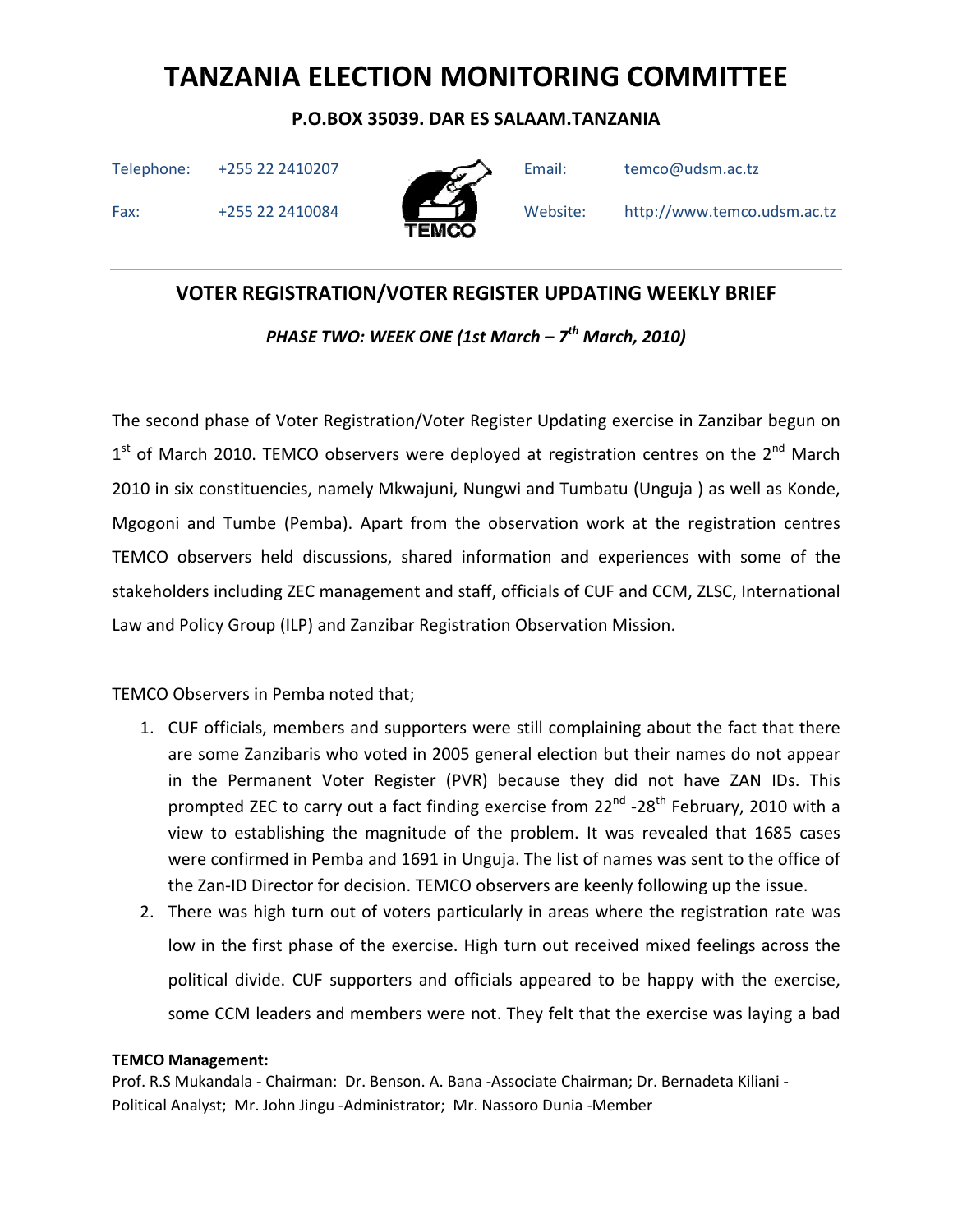### P.O.BOX 35039. DAR ES SALAAM.TANZANIA

Telephone: +255 22 2410207 Email: temco@udsm.ac.tz



Fax: +255 22 2410084 Website: http://www.temco.udsm.ac.tz

precedent of entertaining people who deliberately refused to register and update their voter status in the first phase. Some CCM leaders and members claimed that the 22-28 February exercise by ZEC officials is the direct violation of rules and regulations governing registration process by ZEC.

- 3. CUF supporters claim that the ZEC exercise cannot establish the magnitude of the problem because there was little effort to draw peoples' awareness of the exercise. They claimed that the number was even bigger than what ZEC reports.
- 4. Furthermore, CUF members and their leaders expressed their worries that there are may be people, who wont be registered even with the second phase of registrations, as 3 days set for registration is not be enough given the high turnout of people.

TEMCO discussed some of these issues with ZEC officials. ZEC was optimistic that it had the capacity and resources to make sure that all eligible voters with required qualifications will not be disenfranchised.

TEMCO Observers in Unguja noted that;

- 1. Like in Pemba, ZAN–ID remains the main problem to significant number of eligible voters. There were people who went at registration centres without ZAN IDs. Several voters were denied registration in all centers due to the lack of ZAN-IDs.
- 2. There are a lot of people who did not take part in ZEC's verification exercise, claiming that they were not aware of the exercise. It is claimed that ZEC made just some few announcements through the state-owned radio and Television at the time when Zanzibar had no electricity supply, a situation which made a good number of people to turn off their radio and TVs.

### TEMCO Management: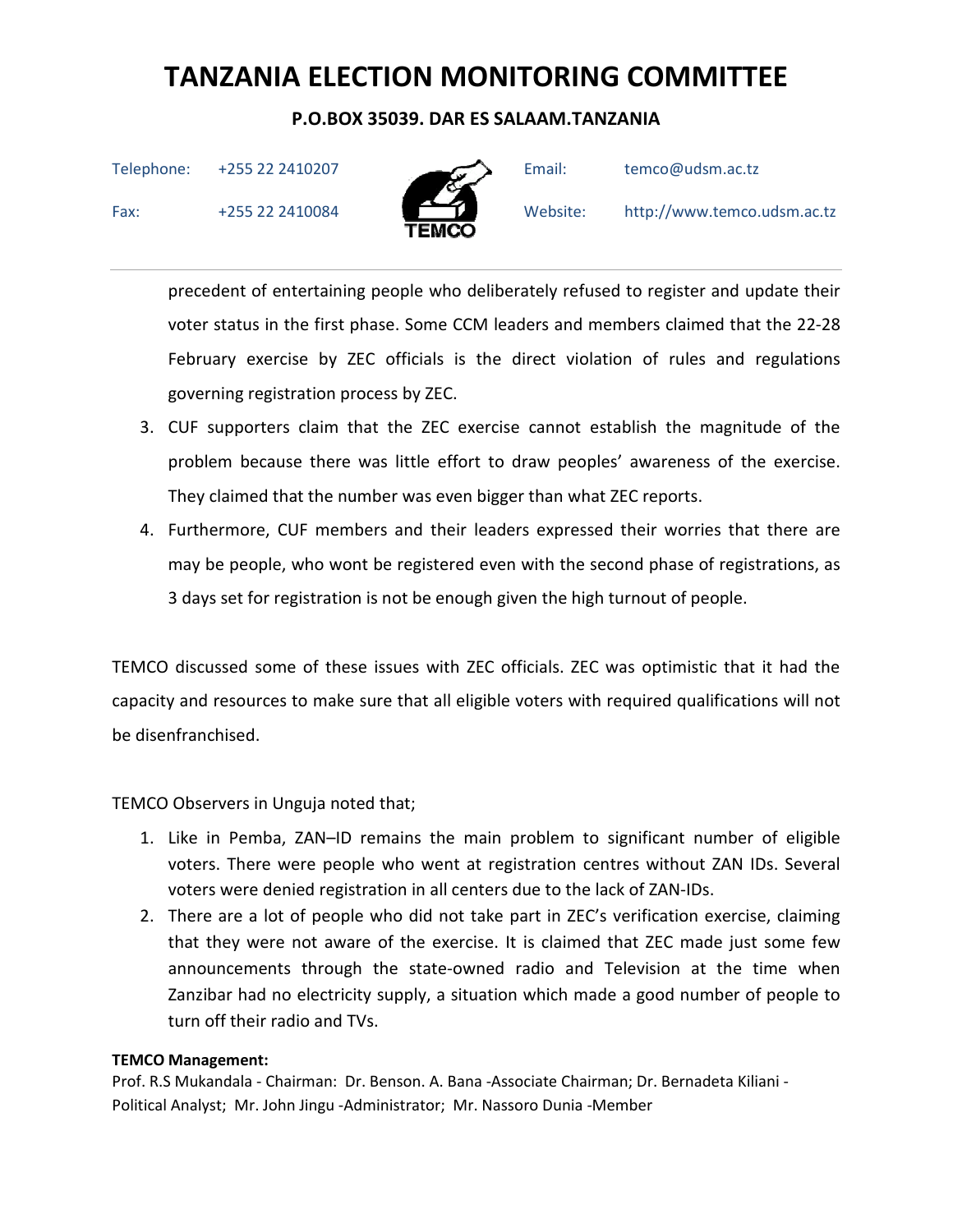## P.O.BOX 35039. DAR ES SALAAM.TANZANIA

Telephone: +255 22 2410207 Email: temco@udsm.ac.tz



Fax: +255 22 2410084 Website: http://www.temco.udsm.ac.tz

- 3. On 6<sup>th</sup> March 2010 at Pita na Zako, One Masudi Hatai Masudi was registered at around 11:00 am without having either the 2005 voter's ID or transfer letter. The situation culminated into heated exchange between the CUF agent, Mr. Juma Mohammed Simari, and ZEC officials. At first, ZEC officials refused to register Mr. Hatai. But, due to an "informal order" from the DRO, Mr. Murshid Abdallah Ally, who at that time happened to be passing-by the registration centre in his legitimate monitoring process, Mr. Hatai was in the end registered. Despite complaints by the CUF agent, ZEC officials concluded saying they were following their boss's order.
- 4. On  $5<sup>th</sup>$  March 2010 around 11:30 a.m., Mr. Abdullah B. Khamis, the Assistant Registration Officer at Jongowe registration center announced that only men would be registered at that time in order enable them to participate in Friday prayers on time. This was an obvious discrimination statement against women.
- 5. ZEC requires each voter to be registered in the shehia where s/he resides. However, this requirement was not strictly followed by ZEC officials at some registration centres. One incident in particular happened at Kituo cha Ualimu (TC) registration centre. A man residing in Kidombe shehia turned up for registration on  $5<sup>th</sup>$  March, 2010 at around 02:30 p.m. Recognizing that the man was not a resident, the ARO, Mr. Silima Mohammed discussed the matter with the Sheha of Mkwajuni, Mr. Ayoub Haji Khamis and CCM agent Mr. Haji Juma. The CUF agent was not involved in the discussion. The sheha and CCM agent decided that the man should be registered. When the TEMCO observer inquired and requested to know the man's name, ironically the sheha responded saying he didn't remember the man's name, though he told the observer that since the two shehias were neighbours, there was no problem if that man was registered at Mkwajuni shehia instead of Kidombe shehia where he resides.
- 6. Case number 16/2009 (September) has been filed against the Attorney General (government) and ZEC (an agent) at the Zanzibar High Court by Mr. Dadi Kombo Maalim, Hemed Mussa Yusouf and Ally Omary Juma complaining against section no 12 of Act Number 7(2) of 2005 which requires an eligible voter to posses a ZAN-ID before

### TEMCO Management: